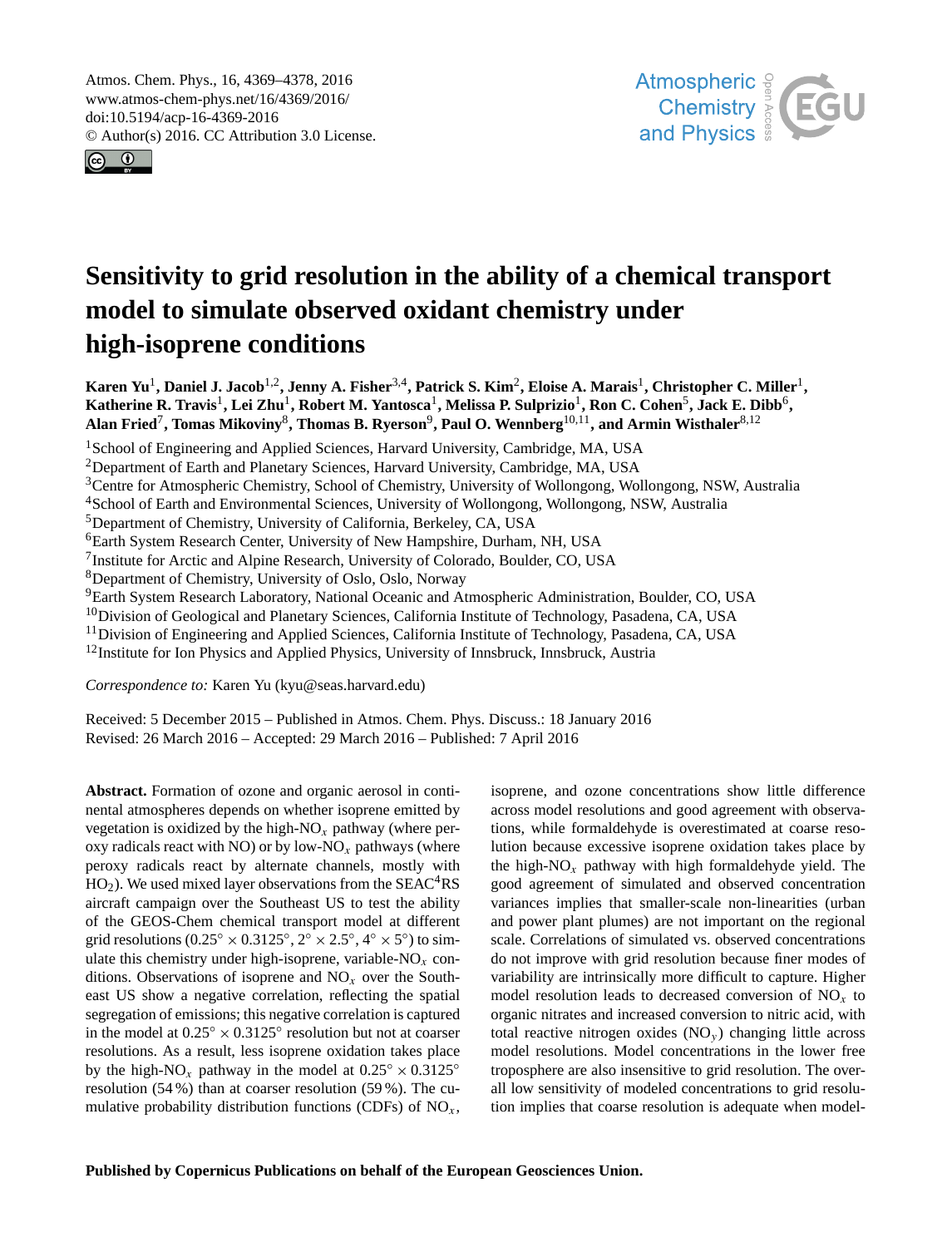ing continental boundary layer chemistry for global applications.

# **1 Introduction**

Global simulations of tropospheric chemistry present a major computational challenge. Chemical mechanisms typically include over 100 coupled species, with lifetimes ranging from less than a second to more than a year, interacting with transport on all scales from concentrated emission plumes to the remote troposphere. This complexity has hindered the inclusion of detailed tropospheric chemistry in climate models [\(National Research Council,](#page-8-0) [2012\)](#page-8-0) and generated considerable discussion over the importance of spatial resolution. Global models typically have a horizontal resolution of ∼ 100 km, which does not properly resolve chemical gradients and may lead to large errors from non-linear chemistry and coupling to transport. On the other hand, increasing resolution is computationally expensive and may require trade-offs in other aspects of the model. Here we apply a global chemical transport model (GEOS-Chem CTM) to simulate extensive boundary layer observations of ozone and related species over the Southeast US from the SEAC<sup>4</sup>RS aircraft campaign [\(Toon et al.,](#page-8-1) [2016;](#page-8-1) [SEAC4RS Science Team,](#page-8-2) [2016\)](#page-8-2). We explore how varying grid resolution from  $4^\circ \times 5^\circ$  $(\approx 400 \times 400 \text{ km}^2)$  to  $0.25^{\circ} \times 0.3125^{\circ}$  (≈ 28 × 28 km<sup>2</sup>) affects model results and the ability to simulate observations.

Ozone  $(O_3)$  production is central to driving the complexity of chemical mechanisms. It is controlled by reaction chains involving hydrogen oxide radicals ( $HO_x \equiv OH +$  peroxy radicals), nitrogen oxide radicals ( $NO_x \equiv NO + NO_2$ ), halogen radicals, volatile organic compounds (VOCs), and a large ensemble of reservoir and product species. NO and VOCs are emitted by a wide range of sources, both natural and anthropogenic.  $NO<sub>x</sub>$  typically has a lifetime of hours while VOCs have lifetimes ranging from minutes to years [\(Atkinson and](#page-7-0) [Arey,](#page-7-0) [2003\)](#page-7-0). Their interactions result in a diversity of chemical regimes.

A number of studies have examined the effect of model resolution on ozone production in urban regions [\(Sillman](#page-8-3) [et al.,](#page-8-3) [1990;](#page-8-3) [Jang et al.,](#page-8-4) [1995;](#page-8-4) [Gillani and Pleim,](#page-7-1) [1996;](#page-7-1) [Ku](#page-8-5)[mar and Russell,](#page-8-5) [1996;](#page-8-5) [Chock et al.,](#page-7-2) [2002;](#page-7-2) [Esler et al.,](#page-7-3) [2004\)](#page-7-3). A typical result is that dilution from grid averaging causes positive bias in the ozone production efficiency (OPE) per unit  $NO_x$  emitted [\(Liu et al.,](#page-8-6) [1987\)](#page-8-6). [Liang and Jacobson](#page-8-7) [\(2000\)](#page-8-7) showed that premature mixing of urban and background air masses can lead to either overestimates or underestimates of OPE. Model simulations of ship plumes indicate particularly large ozone overestimates when mixing  $NO<sub>x</sub>$  from the plumes into otherwise clean grid cells [\(Davis](#page-7-4) [et al.,](#page-7-4) [2001;](#page-7-4) [Vinken et al.,](#page-9-0) [2011\)](#page-9-0). On a global scale, [Wild and](#page-9-1) [Prather](#page-9-1) [\(2006\)](#page-9-1) found from an asymptotic error convergence method that grid averaging in a  $2.8° \times 2.8°$  model caused  $a +4%$  bias in the global tropospheric ozone burden, with larger errors on regional scales. [Ito et al.](#page-7-5) [\(2009\)](#page-7-5) compared global models of varying resolutions and concluded that artificial mixing of biogenic VOC emissions into coarse grid cells drives excessive conversion of  $NO<sub>x</sub>$  to organic nitrate reservoirs, leading to release of  $NO<sub>x</sub>$  downwind under higher OPE conditions and thereby causing excessive ozone production.

The interaction between  $NO<sub>2</sub>$  and OH, the dominant  $NO<sub>2</sub>$ oxidant, can also lead to biases in model estimates of  $NO<sub>2</sub>$ tropospheric columns for comparison to satellite observations. [Valin et al.](#page-9-2) [\(2011\)](#page-9-2) found that large point sources of  $NO<sub>x</sub>$  titrate OH, producing long-lived  $NO<sub>x</sub>$  plumes. Dilution of these plumes into coarse resolution grid cells shortens the  $NO<sub>x</sub>$  lifetime, leading to underestimation of  $NO<sub>2</sub>$  columns. [Yamaji et al.](#page-9-3) [\(2014\)](#page-9-3) found that coarse resolution CTMs tend to underestimate retrievals of  $NO<sub>2</sub>$  columns over industrial regions.

The SEAC<sup>4</sup>RS observations provide an opportunity to investigate the effect of chemical non-linearity in an environment with very high biogenic VOC emissions (mainly isoprene) and variable levels of  $NO<sub>x</sub>$  (mostly from combustion). The interactions between these species define oxidant (ozone and OH) chemistry. Isoprene is oxidized by the OH radical on a timescale of an hour to produce isoprene peroxy radicals (ISOPO<sub>2</sub>). These ISOPO<sub>2</sub> radicals may either react with NO to produce ozone (high-NO<sub>x</sub> pathway) or react by other channels (low-NO<sub>x</sub> pathways). Grid averaging may affect the ability to resolve the different pathways with implications for ozone, oxidant chemistry in general, and the formation of secondary organic aerosol (SOA) [\(Marais et al.,](#page-8-8) [2016\)](#page-8-8). It may also affect the ability to simulate variability in chemical concentrations, especially events at the high tails of the probability distributions. Higher resolution enables better simulation of chemical gradients, with some benefit for capturing extreme values [\(Zhang et al.,](#page-9-4) [2011\)](#page-9-4). However, higher model resolution does not always improve the correlations with observed concentrations [\(Kiley et al.,](#page-8-9) [2003;](#page-8-9) [Mathur et al.,](#page-8-10) [2005;](#page-8-10) [Arunachalam et al.,](#page-7-6) [2006;](#page-7-6) [Valari and Menut,](#page-9-5) [2008\)](#page-9-5) because finer modes of variability are harder to capture than coarser modes [\(Fiore et al.,](#page-7-7) [2003\)](#page-7-7).

# **2 Methods**

The GEOS-Chem simulation for the SEAC<sup>4</sup>RS period (August–September 2013) uses GEOS-5 assimilated meteorological data produced by the NASA Global Modeling and Assimilation Office (GMAO) at  $0.25^\circ \times 0.3125^\circ$  horizontal resolution with 72 vertical layers and 3 h temporal resolution (1 h for surface quantities and mixing depths). Here we use that native resolution as reference for comparison to the  $2^\circ \times 2.5^\circ$  and  $4^\circ \times 5^\circ$  resolutions routinely adopted by the GEOS-Chem user community [\(http://geos-chem.org\)](http://geos-chem.org) for global applications. Companion GEOS-Chem studies ap-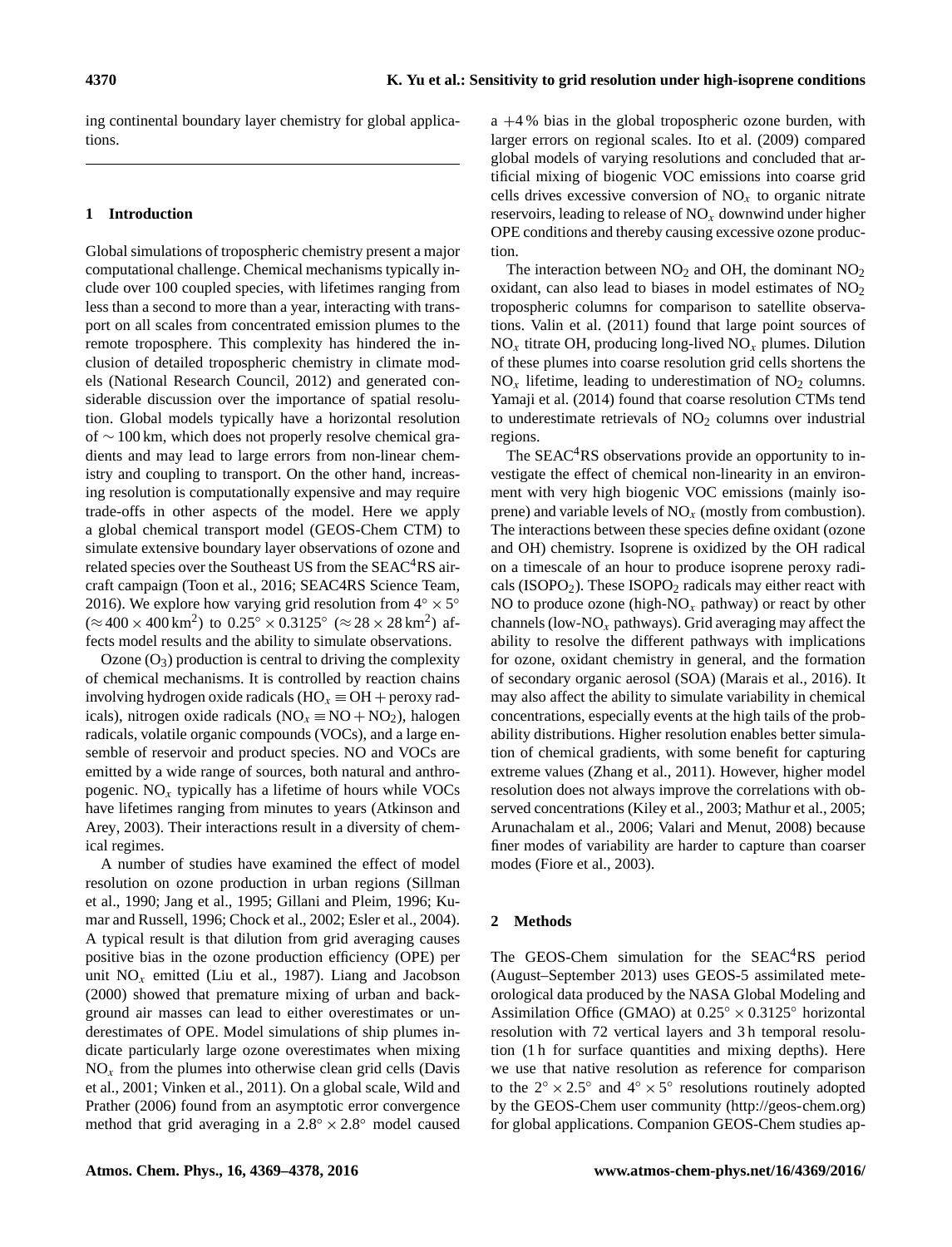

**Figure 1.** GEOS-Chem surface emissions of NO<sub>x</sub> and isoprene in August 2013 at  $0.25° \times 0.3125°$  resolution. See text for emission inventory references.  $NO<sub>x</sub>$  emissions shown here include contributions from combustion and soils but not lightning. Gray lines on isoprene panel indicate flight tracks of the DC-8 during the SEAC<sup>4</sup>RS campaign. The black line delineates the Southeast US as used for regional budget analyses in the text.

ply the model with  $0.25^{\circ} \times 0.3125^{\circ}$  resolution to interpret SEAC<sup>4</sup>RS observations of organic nitrates [\(Fisher et al.,](#page-7-8) [2016\)](#page-7-8), ozone [\(Travis et al.,](#page-9-6) [2016\)](#page-9-6), aerosols [\(Kim et al.,](#page-8-11) [2015\)](#page-8-11), and formaldehyde [\(Zhu et al.,](#page-9-7) [2016\)](#page-9-7). [Marais et al.](#page-8-8) [\(2016\)](#page-8-8) uses  $2^{\circ} \times 2.5^{\circ}$  resolution to simulate isoprene secondary organic aerosol in SEAC<sup>4</sup>RS. These references present relevant model descriptions and evaluation.

The  $0.25^\circ \times 0.3125^\circ$ simulation extends over continental-scale North America window (130–60◦ W, 9.75–60<sup>°</sup> N). Initial and dynamic boundary conditions are from a global simulation with  $4^\circ \times 5^\circ$  resolution serving as outer nest [\(Chen et al.,](#page-7-9) [2009\)](#page-7-9). The chemical time step is 10 min at  $0.25^\circ \times 0.3125^\circ$  resolution, 30 min at  $2^\circ \times 2.5^\circ$ , and 60 min at  $4° \times 5°$ . The transport time step is half the chemical time step.

The SEAC<sup>4</sup>RS simulation is based on GEOS-Chem version 9-02 [\(http://wiki.seas.harvard.edu/geos-chem/index.](http://wiki.seas.harvard.edu/geos-chem/index.php/GEOS-Chem_v9-02) [php/GEOS-Chem\\_v9-02\)](http://wiki.seas.harvard.edu/geos-chem/index.php/GEOS-Chem_v9-02) including a detailed mechanism for  $HO_x$ -NO<sub>x</sub>-VOC-O<sub>3</sub>-bromine-aerosol tropospheric chemistry with 196 chemical species [\(Parrella et al.,](#page-8-12) [2012;](#page-8-12) [Mao](#page-8-13) [et al.,](#page-8-13) [2013\)](#page-8-13). Isoprene chemistry is updated as described by [Travis et al.](#page-9-6) [\(2016\)](#page-9-6). US anthropogenic emissions are from the 2011 National Emissions Inventory (NEI), with national scaling for 2013 and 60 % downward correction for  $NO<sub>x</sub>$  as described in [Travis et al.](#page-9-6) [\(2016\)](#page-9-6). Biogenic emissions are from the Model of Emissions of Gases and Aerosols from Nature (MEGANv2.1) [\(Guenther et al.,](#page-7-10) [2012\)](#page-7-10) with 15 % downward correction for isoprene emission [\(Zhu et al.,](#page-9-7) [2016\)](#page-9-7). Lightning  $NO<sub>x</sub>$  emissions are constrained by satellite observations as described in [Murray et al.](#page-8-14) [\(2012\)](#page-8-14). Soil  $NO<sub>x</sub>$  emissions, including fertilizer, are from [Hudman et al.](#page-7-11) [\(2012\)](#page-7-11) with [Jacob](#page-8-15) [and Wofsy](#page-8-15) [\(1990\)](#page-8-15) canopy reduction factors.

Figure 1 shows the emissions of  $NO<sub>x</sub>$  and isoprene over the Southeast US domain at  $0.25^{\circ} \times 0.3125^{\circ}$  resolution. Isoprene emission is mainly from forests and  $NO<sub>x</sub>$  emission is mostly from mobile sources and power plants [\(Travis et al.,](#page-9-6) [2016\)](#page-9-6). The resulting spatial segregation between isoprene and  $NO<sub>x</sub>$  emissions has important implications for whether isoprene oxidation takes place by high-NO<sub>x</sub> or low-NO<sub>x</sub> pathways. We ensure that emission totals are the same at all model resolutions so that they are not a factor of differences in results. This required minor scaling of biogenic VOC emissions that depend on environmental variables.

Comparisons between model and aircraft observations use model output sampled along the DC-8 flight tracks (Fig. 1), and observations from a 60 s merged data set. For computing aggregate statistics, such as probability distributions, we use observations directly from the 60 s data set. For computing correlations between model and observations, we average data over model grid cells along individual flight tracks. We focus on daytime continental data over the Southeast US domain (94.5–75° W, 29.5–40° N, box in Fig. 1) and within the mixed layer as determined from lidar measurements aboard the aircraft [\(Hair et al.,](#page-7-12) [2008\)](#page-7-12). Typical mixed layer heights (10th and 90th percentiles) during the campaign ranged from 600 to 2200 m, with a mean value of 1500 m. The aircraft occasionally targeted fire plumes and we remove those as diagnosed by measured acetonitrile concentrations exceeding 225 ppt. Our analysis domain also excludes the Houston plume, targeted on two SEAC<sup>4</sup>RS flights (16 and 18 September) and for which our model would not be expected to give a representative simulation.

# **3 Segregation of high-NO**<sup>x</sup> **and low-NO**<sup>x</sup> **isoprene oxidation pathways**

Oxidant chemistry and SOA formation over the Southeast US in summer is largely determined by whether isoprene oxi-dation follows the high-NO<sub>x</sub> or low-NO<sub>x</sub> pathways [\(Marais](#page-8-8) [et al.,](#page-8-8) [2016;](#page-8-8) [Travis et al.,](#page-9-6) [2016\)](#page-9-6). [Travis et al.](#page-9-6) [\(2016\)](#page-9-6) diagnosed the prevalence of different isoprene oxidation pathways in the GEOS-Chem ( $0.25^\circ \times 0.3125^\circ$ ) simulation of the Southeast US during  $SEAC<sup>4</sup>RS$  on the basis of the fate of the first-generation ISOPO<sub>2</sub> radicals. They found on average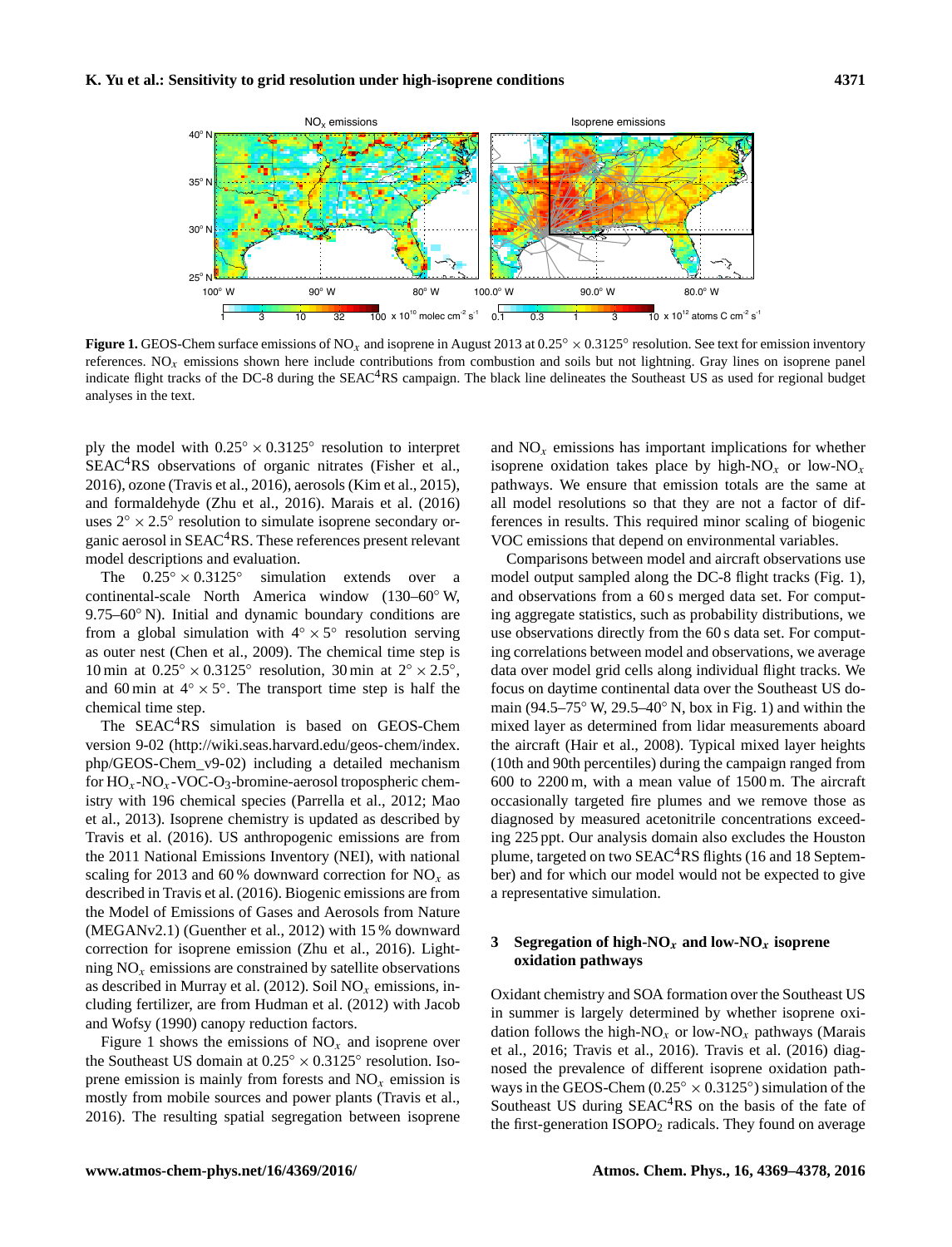

**Figure 2.** Relationship between  $NO_x$  and isoprene concentrations in the mixed layer in SEAC<sup>4</sup>RS. Observations (60-s average) are compared to the GEOS-Chem (GC) simulations at different resolutions sampled along the flight tracks over the Southeast US domain of Fig. 1. Pearson's correlation coefficients  $(r)$  are inset. The top model panels are colored by the fraction of the first-generation isoprene peroxy radical (ISOPO $_2$ ) reacting with NO; a fraction less than 0.5 indicates that  $low-NO<sub>x</sub>$  pathways dominate for isoprene oxidation. The bottom model panels are colored by the OH concentration, restricted to midday points (10:30–14:30 local time). Regional mean values computed along the flight tracks (primarily daytime) are given inset.

that 56% of ISOPO<sub>2</sub> radicals reacted with NO (high-NO<sub>x</sub> pathway). The low-NO<sub>x</sub> pathways mostly involved reaction of ISOPO<sub>2</sub> with  $HO_2$  (25 %), ISOPO<sub>2</sub> isomerization (15 %), and reactions with other organic peroxy radicals (4 %). The transition from high- to low- $NO<sub>x</sub>$  pathways occurred at an NO concentration of about 60 ppt, corresponding to a  $NO<sub>x</sub>$ concentration of about 300 ppt.

The effect of the geographical segregation between  $NO<sub>x</sub>$ and isoprene emissions is illustrated in Fig. 2, which shows the relationship between  $NO<sub>x</sub>$  and isoprene concentrations along the flight tracks.  $NO<sub>x</sub>$  was measured by chemiluminescence [\(Ryerson et al.,](#page-8-16) [2000\)](#page-8-16) and isoprene by proton-transferreaction mass spectrometry (PTR-MS) [\(Hansel et al.,](#page-7-13) [1999\)](#page-7-13). The observations show a negative correlation that is captured in the simulation at  $0.25^{\circ} \times 0.3125^{\circ}$  resolution but not at coarser resolutions. The  $4° \times 5°$  simulation actually shows positive correlations, likely reflecting a common sensitivity to stagnation and resulting high temperatures. We find in the model that  $NO<sub>x</sub>$  concentrations are strongly correlated with surface air temperature on the  $4° \times 5°$  ( $r = 0.66$ ) but not on the  $0.25^{\circ} \times 0.3125^{\circ}$  scale ( $r = 0.17$ ).

For the  $SEAC<sup>4</sup>RS$  data set sampled along the flight tracks, the  $0.25^{\circ} \times 0.3125^{\circ}$  simulation finds that 42 % of the ISOPO<sup>2</sup> radicals react with NO. That fraction increases to 44 % for the  $2^{\circ} \times 2.5^{\circ}$  simulation and 49 % for the  $4^{\circ} \times 5^{\circ}$ simulation. Over the whole Southeast US domain (box in Fig. 1), the fraction of  $ISOPO<sub>2</sub>$  radicals reacting by the high-NO<sub>x</sub> pathway is 54 % at  $0.25^{\circ} \times 0.3125^{\circ}$  resolution and 59 % at the  $2^\circ \times 2.5^\circ$  and  $4^\circ \times 5^\circ$  resolutions. Our values differ slightly from [Travis et al.](#page-9-6) [\(2016\)](#page-9-6) because we did not exclude



**Figure 3.** Cumulative probability distribution functions (CDFs) of the [ISOPN] [ISOPN] ratio measuring the relative importance of the high-NO<sub>x</sub> pathway vs. low-NO<sub>x</sub> pathways for isoprene oxidation. High values of the ratio indicate a dominant high-NO<sub>x</sub> pathway. Mixed layer observations from the SEAC<sup>4</sup>RS aircraft over the Southeast US are compared to GEOS-Chem output along the flight tracks at different resolutions. The  $x$  axis is a normal probability scale such that a normal distribution would plot on a straight line.

ocean grid cells in the domain in order to keep comparisons between different resolutions consistent.

We see that the branching ratio between high- $NO<sub>x</sub>$  and low-NO<sub>x</sub> pathways for isoprene oxidation is much less sensitive to model resolution than would be expected from the segregation of isoprene and  $NO<sub>x</sub>$  emissions. This is due to OH depletion under low- $NO<sub>x</sub>$  conditions prolonging the lifetime of isoprene and its oxidation products, allowing them to travel to higher- $NO<sub>x</sub>$  environments before being oxidized.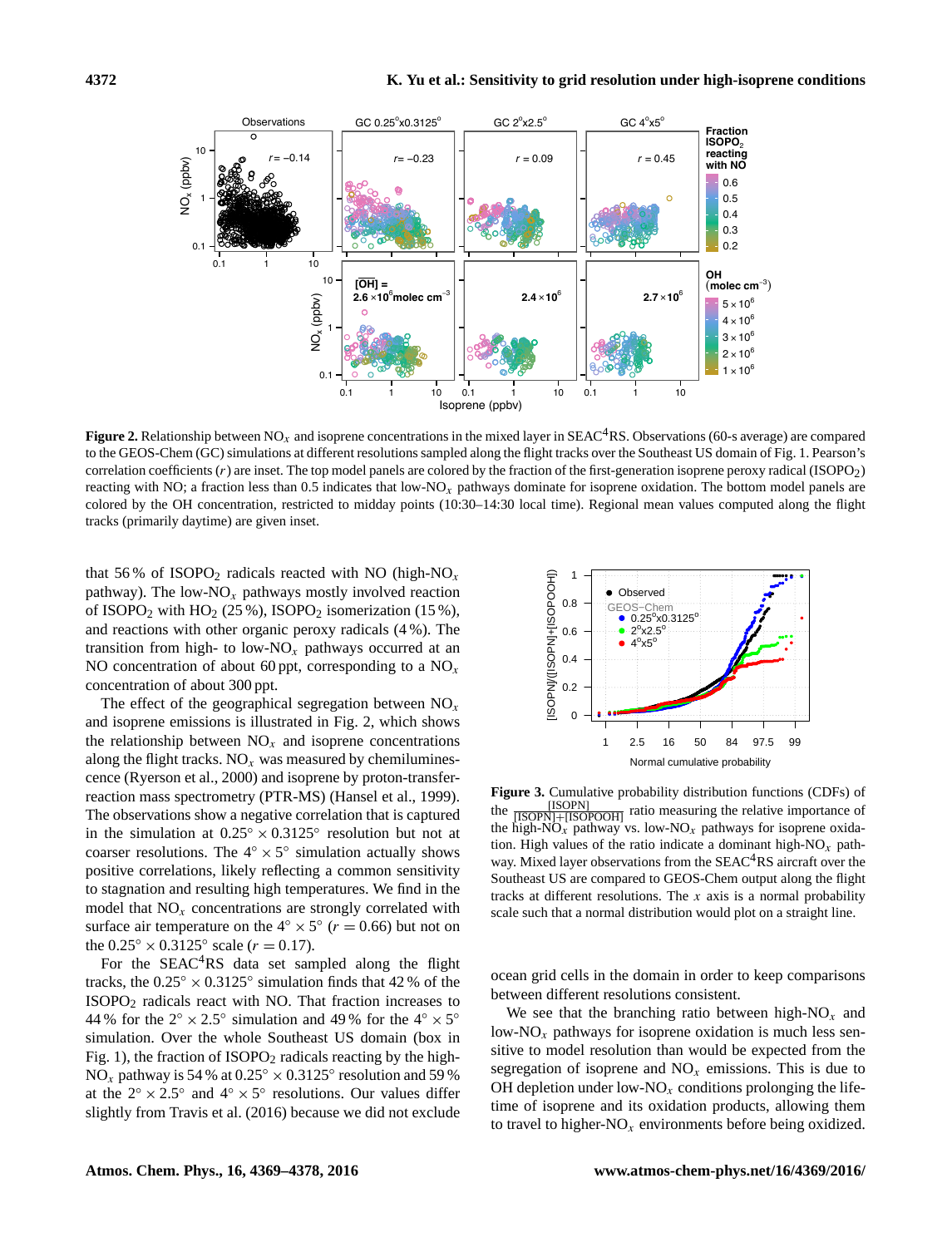

**Figure 4.** Cumulative probability distribution functions (CDFs) of  $NO<sub>x</sub>$ , isoprene, formaldehyde (CH<sub>2</sub>O), and ozone (O<sub>3</sub>) concentrations in the Southeast US mixed layer during the SEAC<sup>4</sup>RS aircraft campaign. Observations are compared to GEOS-Chem model values at different resolutions  $(0.25° \times 0.3125°, 2° \times 2.5°, 4° \times 5°)$  sampled along the flight tracks over the Southeast US domain of Fig. 1. The x axis is a normal probability scale such that a normal distribution (formaldehyde, ozone) or lognormal distribution  $(NO<sub>x</sub>)$ , isoprene) would plot on a straight line.

The bottom panels of Fig. 2 show the dependence of midday, mixed layer model OH concentrations at different resolutions on  $NO<sub>x</sub>$  and isoprene concentrations along the SEAC<sup>4</sup>RS flight tracks. The depletion of OH under low-NO<sub>x</sub>, highisoprene conditions is apparent and is better represented at the finer resolution: the implication is that isoprene is more likely to be oxidized under higher  $NO<sub>x</sub>$  conditions than at its point of emission. Although regional mean OH concentration (computed along flight tracks) varies with grid resolution, the change is not monotononic as shown inset in the figure.

The SEAC<sup>4</sup>RS aircraft payload included measurements of first-generation isoprene nitrates (ISOPN), a product of the high- $NO<sub>x</sub>$  pathway, and ISOPOOH, the principal product of the  $HO<sub>2</sub>$  pathway [\(Crounse et al.,](#page-7-14) [2006\)](#page-7-14). Figure 3 shows a cumulative probability distribution function (CDF) plot of the  $[ISOPN] / ([ISOPOOH] + [ISOPN])$  ratio in the Southeast US mixed layer, providing a diagnostic of whether isoprene oxidation proceeds by the high- $NO<sub>x</sub>$  pathway (high ratio) or the low-NO<sub>x</sub> pathways (low ratio). We see that the  $0.25^{\circ} \times 0.3125^{\circ}$  simulation is more consistent with observations than the  $2^{\circ} \times 2.5^{\circ}$  and  $4^{\circ} \times 5^{\circ}$  simulations, although the difference is mainly for the high tail of the distribution.

## **4 Chemical variability and bias**

Figure 4 shows the simulated and observed CDFs of  $NO<sub>x</sub>$ , isoprene, formaldehyde, and ozone concentrations sampled along the flight tracks in the Southeast US mixed layer. Formaldehyde was measured by the Compact Atmospheric Multispecies Spectrometer (CAMS) [\(Richter et al.,](#page-8-17) [2015\)](#page-8-17) and ozone by chemiluminescence [\(Ryerson et al.,](#page-8-16) [2000\)](#page-8-16).  $NO<sub>x</sub>$  and isoprene are primary (directly emitted) and have mean lifetimes against chemical loss of a few hours and less than an hour, respectively. The  $NO<sub>x</sub>$  distribution is approximately lognormal while isoprene is better described by a Weibull distribution. Formaldehyde and ozone are secondary (chemically produced) and their distributions are more normal. Most of the formaldehyde in  $SEAC<sup>4</sup>RS$  originated from isoprene oxidation [\(Zhu et al.,](#page-9-7) [2016\)](#page-9-7).

We find that, with the exception of formaldehyde, differences between the different model resolutions are mainly at the high tails of the distributions. In the case of  $NO<sub>x</sub>$ , the highest resolution model better captures the high tail in the observations due to urban plumes. In the case of isoprene the highest resolution model over-predicts the high tail in the observations, which could reflect errors in the fine structure of MEGAN emissions or excessive local depletion of OH (the main isoprene sink) as a result of high isoprene. In the case of ozone, the highest resolution model only marginally improves the simulation of the high tail in the observations (industrial plumes downwind of Port Arthur, Texas), for which even  $0.25° \times 0.3125°$  may not provide adequate resolution. In the case of formaldehyde, the highest resolution model actually produces weaker maxima that are more consistent with observations. Production of formaldehyde from isoprene oxidation has a higher yield in the high- $NO<sub>x</sub>$  pathway than the low-NO<sub>x</sub> pathways [\(Marais et al.,](#page-8-18) [2012\)](#page-8-18). High isoprene is associated with low  $NO_x$  in the observations (Fig. 2) and therefore with a low formaldehyde yield but this is captured only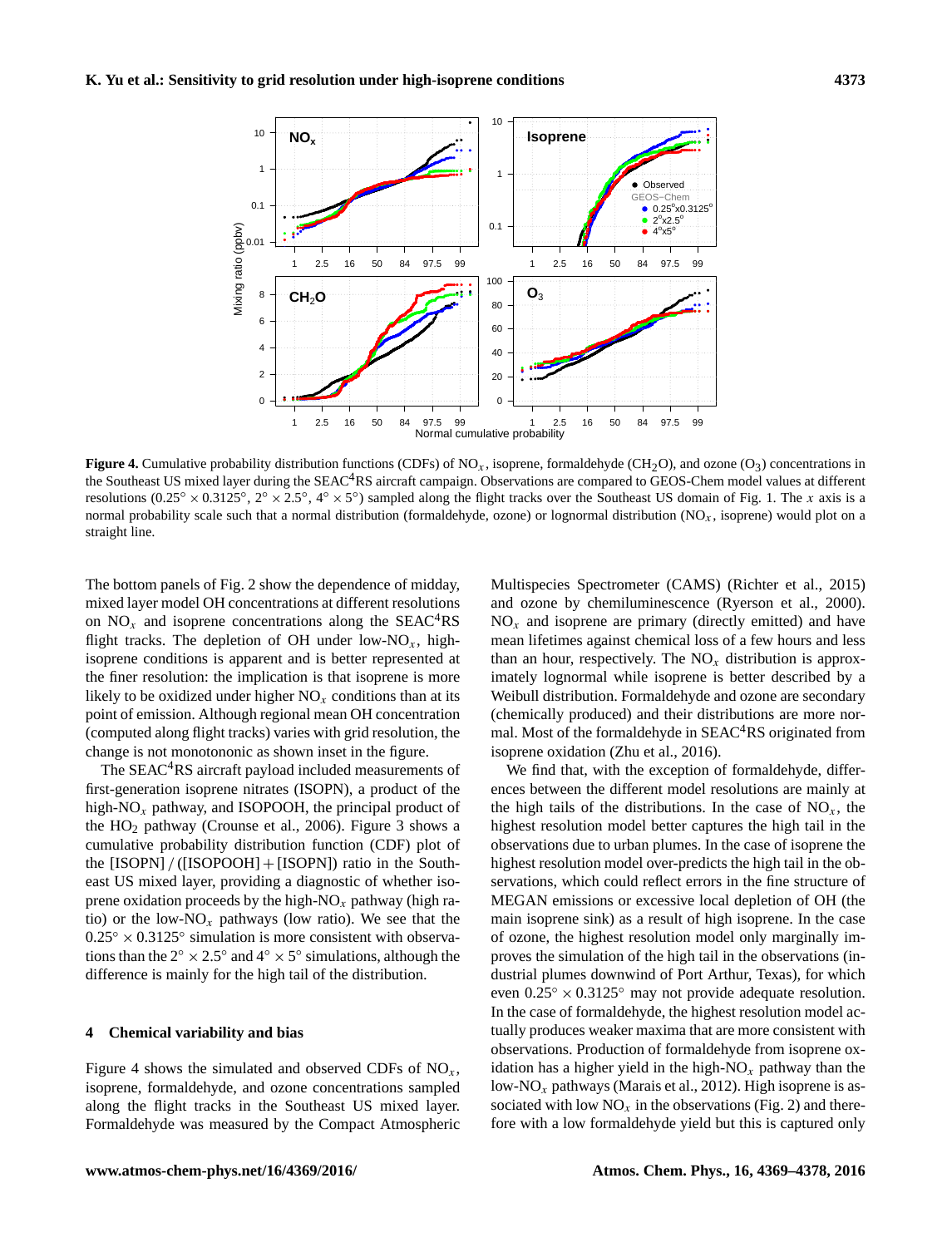

**Figure 5.** Taylor Diagram for  $NO_x$ , isoprene, formaldehyde, and ozone concentration statistics sampled in the Southeast US mixed layer along SEAC<sup>4</sup>RS flight tracks (Figs. 1 and 4). GEOS-Chem model results at different grid resolutions are compared to observations at the corresponding resolutions. Standard deviation is plotted along the radial coordinate, while the angular coordinate denotes the Pearson's correlation coefficient between model and observations. Model standard deviation is normalized to the observations, so that a value above 1 indicates greater variance than observed. The open circle located at (1, 1) represents the observations. The grey arcs represent the root-mean-squared error between model and observations after the mean bias has been removed.

at the highest model resolution. This result has important implications for the use of formaldehyde–isoprene model relationships to infer isoprene emissions from satellite measurements of formaldehyde columns [\(Palmer et al.,](#page-8-19) [2003\)](#page-8-19). Relationships derived from coarse-resolution models overestimate the yield of formaldehyde from isoprene emission.

Except for formaldehyde, the bulk of the distributions shows very little difference between model results at different resolutions, despite  $NO<sub>x</sub>$  levels spanning 4 orders of magnitude. This suggests that the coarser resolutions are adequate for simulating regional averages. Non-linear effects have been reported in previous model studies at the kilometer scale of urban areas [\(Kumar and Russell,](#page-8-5) [1996;](#page-8-5) [Chock](#page-7-2) [et al.,](#page-7-2) [2002;](#page-7-2) [Shrestha et al.,](#page-8-20) [2009;](#page-8-20) [Tie et al.,](#page-8-21) [2010\)](#page-8-21) or pollution plumes [\(Henderson et al.,](#page-7-15) [2010;](#page-7-15) [Valin et al.,](#page-9-2) [2011\)](#page-9-2), and these small-scale effects are not resolved here even at  $0.25^\circ \times 0.3125^\circ$  resolution. Nevertheless, the general ability of the GEOS-Chem simulation to capture the variance in the SEAC<sup>4</sup>RS observations implies that small-scale effects are not of major importance at least for the Southeast US.

Figure 5 presents a Taylor Diagram of modeled  $NO_x$ , isoprene, formaldehyde, and ozone concentration statistics compared to observations averaged to the corresponding model grid and timestep. The Taylor Diagram is a concise graphical summary of how well two patterns match each other in terms of their correlation, root mean squared difference, and variances [\(Taylor,](#page-8-22) [2001\)](#page-8-22). Comparison of variances for different resolutions is consistent with the previously discussed



species over the Southeast US during SEAC<sup>4</sup>RS. Aircraft observa-**Figure 6.** Mean concentrations of reactive nitrogen oxides  $(NO_y)$ acid  $(HNO<sub>3</sub>)$  [\(Toon et al.,](#page-8-1) [2016\)](#page-8-1). EXENS TORES to the sum of anyt and multifulcional mutates and PAN to peroxyacetylnitrate. Observations are from T. Ryerson for are compared to GEOS-Chem model values at different resolutions.  $\Sigma$ ANs refers to the sum of alkyl and multifunctional nitrates and  $NO<sub>x</sub>$ , R. Cohen for  $\Sigma ANs$ , G. Huey for PAN, and J. Dibb for nitric tions in the mixed layer over the Southeast US domain of Fig. 1

information from Fig. 4. Correlations with observations improve when resolution is increased from  $4° \times 5°$  to  $2° \times 2.5°$ , but then generally degrade at  $0.25^{\circ} \times 0.3125^{\circ}$  (except for  $NO<sub>x</sub>$ ). This is because finer-scale features are more difficult to model [\(Kiley et al.,](#page-8-9) [2003;](#page-8-9) [Mathur et al.,](#page-8-10) [2005;](#page-8-10) [Arunacha](#page-7-6)[lam et al.,](#page-7-6) [2006;](#page-7-6) [Valari and Menut,](#page-9-5) [2008\)](#page-9-5). A higher resolution model will be penalized for placing these features in the wrong place or time, while a coarse resolution model does not attempt to resolve them.

## **5 Implications for global models**

From a global modeling perspective, the ability to simulate local extrema in a chemical source region is generally not critical and the focus instead is on simulation of regional means and export to the global atmosphere. From that standpoint, the general insensitivity of concentrations to model resolution over the bulk of the distributions suggests that coarse resolution is adequate for global modeling purposes. We confirm this result by examination of the regional budgets of total reactive nitrogen oxides ( $NO_y \equiv NO_x +$  oxidation products) and ozone over the Southeast US at different model resolutions.

Figure 6 shows mean simulated and observed daytime concentrations of  $NO<sub>v</sub>$  species in the Southeast US mixed layer during SEAC<sup>4</sup>RS. Total NO<sub>y</sub> in the model is within 10 % of observations, at all resolutions, but there is somewhat more difference in the speciation of  $NO<sub>x</sub>$  oxidation products. The  $0.25^{\circ} \times 0.3125^{\circ}$  simulation has lower peroxyacetylnitrate (PAN) than the coarser resolutions, in better agreement with observations, due to less artificial mixing of  $NO<sub>x</sub>$  and isoprene emissions as previously pointed out by [Ito](#page-7-5) [et al.](#page-7-5) [\(2009\)](#page-7-5). All model resolutions show similar low bias rel-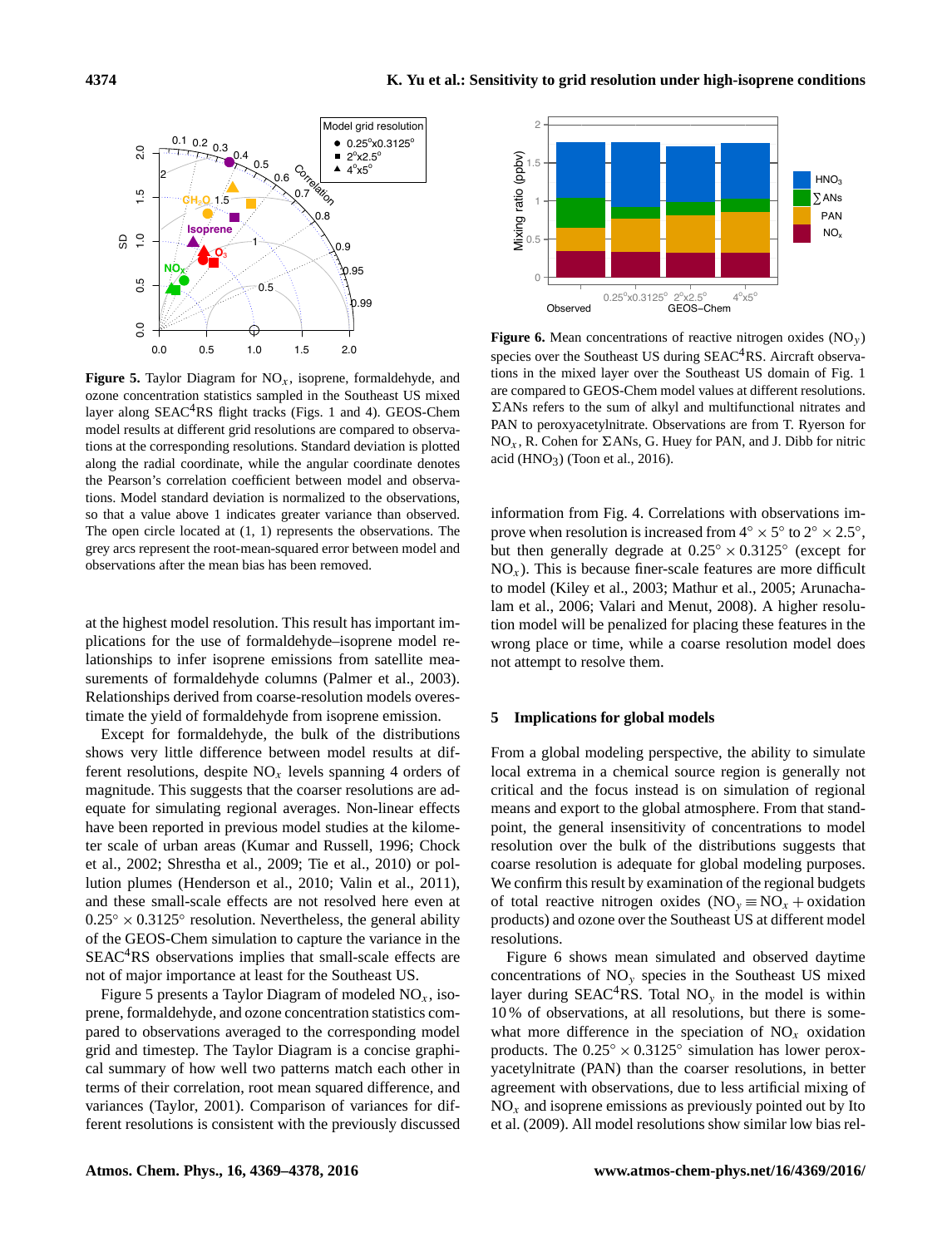

**Figure 7.** Cumulative probability distribution functions (CDFs) of  $NO_x$  and ozone ( $O_3$ ) concentrations in the lower free troposphere over the Southeast US (from mixed layer top to 4 km altitude) during the SEAC<sup>4</sup>RS aircraft campaign. Observations are compared to GEOS-Chem model values at different resolutions sampled along the flight tracks over the Southeast US domain of Fig. 1. The  $x$  axis is a normal probability scale such that a normal distribution (ozone) or lognormal distribution  $(NO<sub>x</sub>)$  would plot as a straight line.

ative to observed total alkyl nitrates ( $\Sigma ANs$ ). This low bias is discussed in [Fisher et al.](#page-7-8) [\(2016\)](#page-7-8). The model has larger nitric acid concentrations at higher resolution because it resolves better the positive correlation between  $NO<sub>x</sub>$  and OH concentrations (Fig. 2). We find that the regional mean  $NO<sub>x</sub>$  lifetime with respect to conversion to nitric acid is 0.66 days for the  $4° \times 5°$  model, 0.62 days for the  $2° \times 2.5°$  model, and 0.51 days for the  $0.25° \times 0.3125°$  model. Although simulated regional mean OH concentrations do not change monotonically with resolution, the higher resolution model captures better the association of elevated OH with  $NO<sub>x</sub>$ .

From a global model perspective, chemical venting from continental source regions such as the Southeast US is of paramount importance. Figure 7 shows CDF plots for ozone and  $NO<sub>x</sub>$  in the lower free troposphere (from mixed layer top to 4 km altitude). Model results are insensitive to resolution, with differences even smaller than in the mixed layer. As in the mixed layer, all model resolutions simulate the median of the distributions well, and differences across model resolution occur mainly at the tails of the distributions. Overall, we find that grid resolution has little effect on the export of ozone and its precursors out of the mixed layer.

### **6 Conclusions**

Production of ozone and organic aerosol in continental atmospheres is highly sensitive to whether isoprene emitted by vegetation is oxidized by the high- $NO<sub>x</sub>$  pathway (where peroxy radicals react with NO) or by the low-NO<sub>x</sub> pathways (where peroxy radicals react mostly with  $HO<sub>2</sub>$ ). This distinction between pathways is becoming increasingly relevant in the US as anthropogenic  $NO<sub>x</sub>$  emissions decrease. In this work, we used SEAC<sup>4</sup>RS aircraft observations in the mixed layer over the Southeast US to test the ability of the GEOS-Chem chemical transport model (CTM) at different horizontal resolutions  $(0.25^{\circ} \times 0.3125^{\circ}, 2^{\circ} \times 2.5^{\circ}, 4^{\circ} \times 5^{\circ})$  to simulate the different pathways and the resulting variability in concentrations.  $2^{\circ} \times 2.5^{\circ}$  and  $4^{\circ} \times 5^{\circ}$  are the standard resolutions used in global GEOS-Chem simulations of tropospheric

chemistry while the  $0.25^{\circ} \times 0.3125^{\circ}$  continental-scale resolution is a new GEOS-Chem capability.

Emissions of  $NO<sub>x</sub>$  and isoprene are spatially segregated  $(NO<sub>x</sub>$  in urban centers, isoprene in forests). SEAC<sup>4</sup>RS observations in the mixed layer show a negative correlation between isoprene and  $NO<sub>x</sub>$  concentrations that is captured in the model at  $0.25^{\circ} \times 0.3125^{\circ}$  resolution but not at coarser resolution. 54 % of isoprene oxidation in the Southeast US takes place by the high-NO<sub>x</sub> pathway in the  $0.25° \times 0.3125°$ resolution model, as compared to 59 % at the coarser resolutions. Observed ratios of isoprene nitrates (ISOPN) to isoprene hydroperoxides (ISOPOOH) show segregation between high- and low- $NO<sub>x</sub>$  pathways that is better captured at  $0.25^\circ \times 0.3125^\circ$  than at coarser resolutions. The segregation between high- and low- $NO<sub>x</sub>$  pathways is less than would be expected from the segregation of  $NO<sub>x</sub>$  and isoprene emissions because OH depletion in low-NO<sub>x</sub> environments allows isoprene to travel to higher- $NO<sub>x</sub>$  environments to become oxidized.

We examined the ability of the model at different resolutions to simulate the observed probability distributions of  $NO<sub>x</sub>$ , isoprene, formaldehyde, and ozone concentrations across the Southeast US. Differences between model resolutions are mainly at the high tails of the distributions. There is remarkably little difference for the bulk of the distributions. An exception is formaldehyde, which is overestimated at coarser model resolution because more isoprene is oxidized by the high-NO<sub>x</sub> pathway, with a higher formaldehyde yield. Inference of isoprene emissions from satellite observations of formaldehyde columns may be biased high if a coarse-resolution model is used for the formaldehydeisoprene relationship.

Spatial correlations between model and observations improve as resolution increases from  $4^\circ \times 5^\circ$  to  $2^\circ \times 2.5^\circ$ but then decreases as resolution increases further to  $0.25^\circ \times 0.3125^\circ$ . This shows that finer modes of variability are more difficult to capture in models of commensurate resolution, consistent with the results of previous studies such as [Fiore et al.](#page-7-7) [\(2003\)](#page-7-7) and [Valari and Menut](#page-9-5) [\(2008\)](#page-9-5).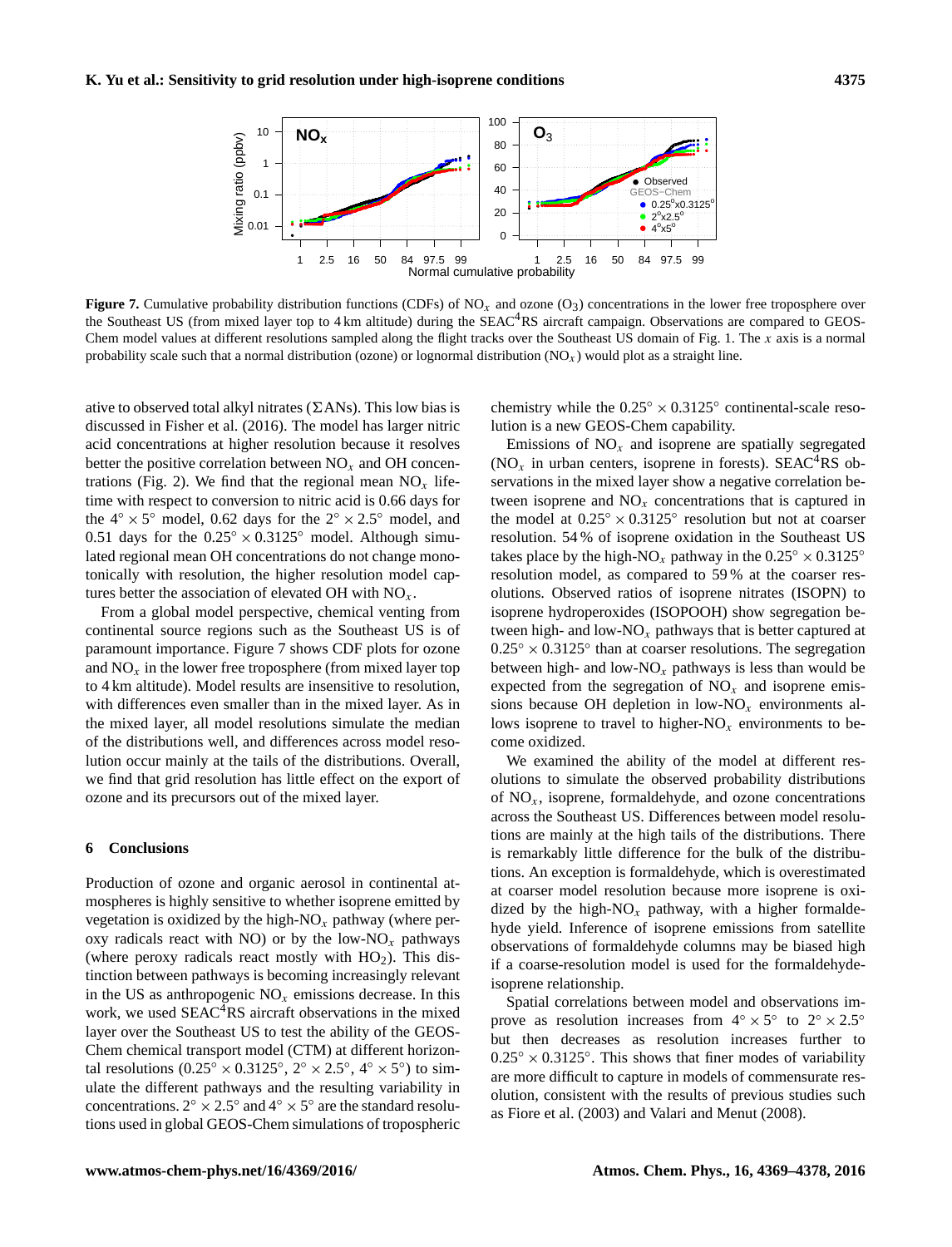Increasing model resolution leads to faster conversion of  $NO<sub>x</sub>$  to nitric acid, because OH correlates positively with  $NO<sub>x</sub>$ , while slowing down conversion to organic nitrates. However, the effect on the mean budget of reactive nitrogen oxides  $(NO<sub>y</sub>)$  in the mixed layer is small. Furthermore, comparisons of  $NO<sub>x</sub>$  and ozone concentrations in the lower free troposphere indicate no significant sensitivity to model resolution. Previous model studies have pointed out significant chemical non-linearities at the scale of urban and industrial plumes, smaller than the  $0.25^{\circ} \times 0.3125^{\circ}$  resolution used here. However, the ability of GEOS-Chem to simulate the variability of concentrations observed in SEAC4RS implies that such small-scale effects are not important on the regional scale.

The overall relative insensitivity of oxidant chemistry to model resolution in the challenging environment of the Southeast US suggests that mean statistics of regional boundary layer chemistry can be simulated adequately at coarse resolution (such as  $2^\circ \times 2.5^\circ$ ) for global modeling purposes.

*Acknowledgements.* We are grateful to the entire NASA SEAC<sup>4</sup>RS team for their help in the field. This work was funded by the NASA Atmospheric Composition Modeling and Analysis Program and by the NASA Tropospheric Chemistry Program. Jenny A. Fisher acknowledges financial support from a University of Wollongong Vice Chancellor's Postdoctoral Fellowship. Isoprene measurements during  $SEAC<sup>4</sup>RS$  were supported by the Austrian Federal Ministry for Transport, Innovation and Technology (bmvit) through the Austrian Space Applications Programme (ASAP) of the Austrian Research Promotion Agency (FFG). Armin Wisthaler and Tomas Mikoviny received support from the Visiting Scientist Program at the National Institute of Aerospace (NIA).

Edited by: M. C. Facchini

### **References**

- <span id="page-7-6"></span>Arunachalam, S., Holland, A., Do, B., and Abraczinskas, M.: A quantitative assessment of the influence of grid resolution on predictions of future-year air quality in North Carolina, USA, Atmos. Environ., 40, 5010–5026, doi[:10.1016/j.atmosenv.2006.01.024,](http://dx.doi.org/10.1016/j.atmosenv.2006.01.024) 2006.
- <span id="page-7-0"></span>Atkinson, R. and Arey, J.: Atmospheric degradation of volatile organic compounds, Chem. Rev., 103, 4605–4638, doi[:10.1021/cr0206420,](http://dx.doi.org/10.1021/cr0206420) 2003.
- <span id="page-7-9"></span>Chen, D., Wang, Y., McElroy, M. B., He, K., Yantosca, R. M., and Le Sager, P.: Regional CO pollution and export in China simulated by the high-resolution nested-grid GEOS-Chem model, Atmos. Chem. Phys., 9, 3825–3839, doi[:10.5194/acp-9-3825-2009,](http://dx.doi.org/10.5194/acp-9-3825-2009) 2009.
- <span id="page-7-2"></span>Chock, D. P., Winkler, S. L., and Sun, P.: Effect of grid resolution and subgrid assumptions on the model prediction of a reactive bouyant plume under convective conditions, Atmos. Environ., 36, 4649–4662, doi[:10.1016/S1352-2310\(02\)00422-3,](http://dx.doi.org/10.1016/S1352-2310(02)00422-3) 2002.
- <span id="page-7-14"></span>Crounse, J. D., McKinney, K. A., Kwan, A. J., and Wennberg, P. O.: Measurement of Gas-Phase Hydroperoxides by Chemi-

cal Ionization Mass Spectrometry, Anal. Chem., 78, 6726–6732, doi[:10.1021/ac0604235,](http://dx.doi.org/10.1021/ac0604235) 2006.

- <span id="page-7-4"></span>Davis, D. D., Grodzinsky, G., Kasibhatla, P., Crawford, J., Chen, G., Liu, S., Bandy, A., Thornton, D., Guan, H., and Sandholm, S.: Impact of ship emissions on marine boundary layer  $NO<sub>x</sub>$  and SO<sub>2</sub> Distributions over the Pacific Basin, Geophys. Res. Lett., 28, 235–238, doi[:10.1029/2000gl012013,](http://dx.doi.org/10.1029/2000gl012013) 2001.
- <span id="page-7-3"></span>Esler, J. G., Roelofs, G. J., Köhler, M. O., and O'Connor, F. M.: A quantitative analysis of grid-related systematic errors in oxidising capacity and ozone production rates in chemistry transport models, Atmos. Chem. Phys., 4, 1781–1795, doi[:10.5194/acp-4-](http://dx.doi.org/10.5194/acp-4-1781-2004) [1781-2004,](http://dx.doi.org/10.5194/acp-4-1781-2004) 2004.
- <span id="page-7-7"></span>Fiore, A. M., Jacob, D. J., Mathur, R., and Martin, R. V.: Application of empirical orthogonal functions to evaluate ozone simulations with regional and global models, J. Geophys. Res., 108, 4431, doi[:10.1029/2002jd003151,](http://dx.doi.org/10.1029/2002jd003151) 2003.
- <span id="page-7-8"></span>Fisher, J. A., Jacob, D. J., Travis, K. R., Kim, P. S., Marais, E. A., Chan Miller, C., Yu, K., Zhu, L., Yantosca, R. M., Sulprizio, M. P., Mao, J., Wennberg, P. O., Crounse, J. D., Teng, A. P., Nguyen, T. B., St. Clair, J. M., Cohen, R. C., Romer, P., Nault, B. A., Wooldridge, P. J., Jimenez, J. L., Campuzano-Jost, P., Day, D. A., Shepson, P. B., Xiong, F., Blake, D. R., Goldstein, A. H., Misztal, P. K., Hanisco, T. F., Wolfe, G. M., Ryerson, T. B., Wisthaler, A., and Mikoviny, T.: Organic nitrate chemistry and its implications for nitrogen budgets in an isoprene- and monoterpene-rich atmosphere: constraints from aircraft ( $SEAC<sup>4</sup>RS$ ) and ground-based (SOAS) observations in the Southeast US, Atmos. Chem. Phys. Discuss., doi[:10.5194/acp-2016-52,](http://dx.doi.org/10.5194/acp-2016-52) in review, 2016.
- <span id="page-7-1"></span>Gillani, N. and Pleim, J.: Sub-grid scale features of anthropogenic emissions of  $NO<sub>x</sub>$  and VOC in the context of regional Eulerian models, Atmos. Environ., 30, 2043–2059, doi[:10.1016/1352-](http://dx.doi.org/10.1016/1352-2310(95)00201-4) [2310\(95\)00201-4,](http://dx.doi.org/10.1016/1352-2310(95)00201-4) 1996.
- <span id="page-7-10"></span>Guenther, A. B., Jiang, X., Heald, C. L., Sakulyanontvittaya, T., Duhl, T., Emmons, L. K., and Wang, X.: The Model of Emissions of Gases and Aerosols from Nature version 2.1 (MEGAN2.1): an extended and updated framework for modeling biogenic emissions, Geosci. Model Dev., 5, 1471–1492, doi[:10.5194/gmd-5-](http://dx.doi.org/10.5194/gmd-5-1471-2012) [1471-2012,](http://dx.doi.org/10.5194/gmd-5-1471-2012) 2012.
- <span id="page-7-12"></span>Hair, J. W., Hostetler, C. A., Cook, A. L., Harper, D. B., Ferrare, R. A., Mack, T. L., Welch, W., Izquierdo, L. R., and Hovis, F. E.: Airborne High Spectral Resolution Lidar for profiling aerosol optical properties, Appl. Optics, 47, 6734–6752, doi[:10.1364/AO.47.006734,](http://dx.doi.org/10.1364/AO.47.006734) 2008.
- <span id="page-7-13"></span>Hansel, A., Jordan, A., Warneke, C., Holzinger, R., Wisthaler, A., and Lindinger, W.: Proton-transfer-reaction mass spectrometry (PTR-MS): on-line monitoring of volatile organic compounds at volume mixing ratios of a few pptv, Plasma Sources Sci. T., 8, 332, doi[:10.1088/0963-0252/8/2/314,](http://dx.doi.org/10.1088/0963-0252/8/2/314) 1999.
- <span id="page-7-15"></span>Henderson, B. H., Jeffries, H. E., Kim, B.-U., and Vizuete, W. G.: The influence of model resolution on ozone in industrial volatile organic compound plumes, J. Air Waste Manage., 60, 1105– 1117, doi[:10.3155/1047-3289.60.9.1105,](http://dx.doi.org/10.3155/1047-3289.60.9.1105) 2010.
- <span id="page-7-11"></span>Hudman, R. C., Moore, N. E., Mebust, A. K., Martin, R. V., Russell, A. R., Valin, L. C., and Cohen, R. C.: Steps towards a mechanistic model of global soil nitric oxide emissions: implementation and space based-constraints, Atmos. Chem. Phys., 12, 7779–7795, doi[:10.5194/acp-12-7779-2012,](http://dx.doi.org/10.5194/acp-12-7779-2012) 2012.
- <span id="page-7-5"></span>Ito, A., Sillman, S., and Penner, J. E.: Global chemical transport model study of ozone response to changes in chemical kinet-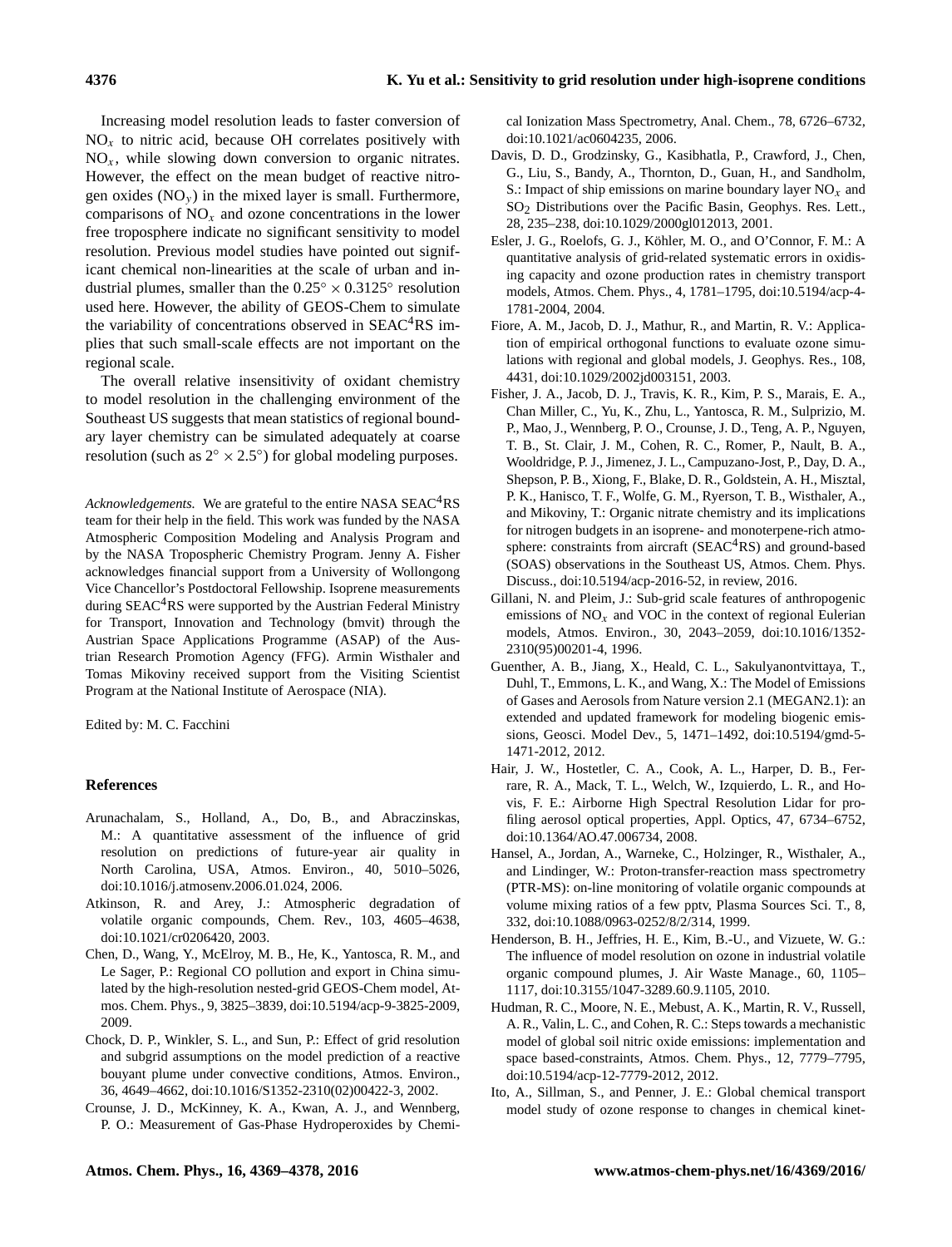#### **K. Yu et al.: Sensitivity to grid resolution under high-isoprene conditions 4377**

ics and biogenic volatile organic compounds emissions due to increasing temperatures: Sensitivities to isoprene nitrate chemistry and grid resolution, J. Geophys. Res.-Atmos., 114, D09301, doi[:10.1029/2008jd011254,](http://dx.doi.org/10.1029/2008jd011254) 2009.

- <span id="page-8-15"></span>Jacob, D. J. and Wofsy, S. C.: Budgets of reactive nitrogen, hydrocarbons, and ozone over the Amazon forest during the wet season, J. Geophys. Res.-Atmos., 95, 16737–16754, doi[:10.1029/JD095iD10p16737,](http://dx.doi.org/10.1029/JD095iD10p16737) 1990.
- <span id="page-8-4"></span>Jang, J.-C., Jeffries, H., Byun, D., and Pleim, J.: Sensitivity of zzone to model grid resolution – I. Application of high resolution regional acid deposition model, Atmos. Environ., 29, 3085–3100, doi[:10.1016/1352-2310\(95\)00118-I,](http://dx.doi.org/10.1016/1352-2310(95)00118-I) 1995.
- <span id="page-8-9"></span>Kiley, C. M., Fuelberg, H. E., Palmer, P. I., Allen, D. J., Carmichael, G. R., Jacob, D. J., Mari, C., Pierce, B., Pickering, K. E., Tang, Y., Wild, O., Fairlie, T. D., Logan, J. A., Sachse, G. W., Shaack, T. K., and Streets, D. G.: An intercomparison and evaluation of aircraft-derived and simulated CO from seven chemical transport models during the TRACE-P experiment, J. Geophys. Res., 108, 8819, doi[:10.1029/2002jd003089,](http://dx.doi.org/10.1029/2002jd003089) 2003.
- <span id="page-8-11"></span>Kim, P. S., Jacob, D. J., Fisher, J. A., Travis, K., Yu, K., Zhu, L., Yantosca, R. M., Sulprizio, M. P., Jimenez, J. L., Campuzano-Jost, P., Froyd, K. D., Liao, J., Hair, J. W., Fenn, M. A., Butler, C. F., Wagner, N. L., Gordon, T. D., Welti, A., Wennberg, P. O., Crounse, J. D., St. Clair, J. M., Teng, A. P., Millet, D. B., Schwarz, J. P., Markovic, M. Z., and Perring, A. E.: Sources, seasonality, and trends of southeast US aerosol: an integrated analysis of surface, aircraft, and satellite observations with the GEOS-Chem chemical transport model, Atmos. Chem. Phys., 15, 10411–10433, doi[:10.5194/acp-15-10411-2015,](http://dx.doi.org/10.5194/acp-15-10411-2015) 2015.
- <span id="page-8-5"></span>Kumar, N. and Russell, A. G.: Multiscale air quality modeling of the northeastern United States, Atmos. Environ., 30, 1099–1116, doi[:10.1016/1352-2310\(95\)00317-7,](http://dx.doi.org/10.1016/1352-2310(95)00317-7) 1996.
- <span id="page-8-7"></span>Liang, J. and Jacobson, M. Z.: Effects of subgrid segregation on ozone production efficiency in a chemical model, Atmos. Environ., 34, 2975–2982, doi[:10.1016/S1352-2310\(99\)00520-8,](http://dx.doi.org/10.1016/S1352-2310(99)00520-8) 2000.
- <span id="page-8-6"></span>Liu, S. C., Trainer, M., Fehsenfeld, F. C., Parrish, D. D., Williams, E. J., Fahey, D. W., Hübler, G., and Murphy, P. C.: Ozone production in the rural troposphere and the implications for regional and global ozone distributions, J. Geophys. Res.-Atmos., 92, 4191– 4207, doi[:10.1029/JD092iD04p04191,](http://dx.doi.org/10.1029/JD092iD04p04191) 1987.
- <span id="page-8-13"></span>Mao, J., Paulot, F., Jacob, D. J., Cohen, R. C., Crounse, J. D., Wennberg, P. O., Keller, C. A., Hudman, R. C., Barkley, M. P., and Horowitz, L. W.: Ozone and organic nitrates over the eastern United States: Sensitivity to isoprene chemistry, J. Geophys. Res.-Atmos., 118, 11256–11268, doi[:10.1002/jgrd.50817,](http://dx.doi.org/10.1002/jgrd.50817) 2013.
- <span id="page-8-18"></span>Marais, E. A., Jacob, D. J., Kurosu, T. P., Chance, K., Murphy, J. G., Reeves, C., Mills, G., Casadio, S., Millet, D. B., Barkley, M. P., Paulot, F., and Mao, J.: Isoprene emissions in Africa inferred from OMI observations of formaldehyde columns, Atmos. Chem. Phys., 12, 6219–6235, doi[:10.5194/acp-12-6219-](http://dx.doi.org/10.5194/acp-12-6219-2012) [2012,](http://dx.doi.org/10.5194/acp-12-6219-2012) 2012.
- <span id="page-8-8"></span>Marais, E. A., Jacob, D. J., Jimenez, J. L., Campuzano-Jost, P., Day, D. A., Hu, W., Krechmer, J., Zhu, L., Kim, P. S., Miller, C. C., Fisher, J. A., Travis, K., Yu, K., Hanisco, T. F., Wolfe, G. M., Arkinson, H. L., Pye, H. O. T., Froyd, K. D., Liao, J., and McNeill, V. F.: Aqueous-phase mechanism for secondary organic aerosol formation from isoprene: application to the southeast United States and co-benefit of  $SO<sub>2</sub>$  emission controls, At-

mos. Chem. Phys., 16, 1603–1618, doi[:10.5194/acp-16-1603-](http://dx.doi.org/10.5194/acp-16-1603-2016) [2016,](http://dx.doi.org/10.5194/acp-16-1603-2016) 2016.

- <span id="page-8-10"></span>Mathur, R., Shankar, U., Hanna, A. F., Odman, M. T., McHenry, J. N., Coats, C. J., Alapaty, K., Xiu, A., Arunachalam, S., Olerud, D. T., Byun, D. W., Schere, K. L., Binkowski, F. S., Ching, J. K. S., Dennis, R. L., Pierce, T. E., Pleim, J. E., Roselle, S. J., and Young, J. O.: Multiscale Air Quality Simulation Platform (MAQSIP): Initial applications and performance for tropospheric ozone and particulate matter, J. Geophys. Res.-Atmos., 110, D13308, doi[:10.1029/2004jd004918,](http://dx.doi.org/10.1029/2004jd004918) 2005.
- <span id="page-8-14"></span>Murray, L. T., Jacob, D. J., Logan, J. A., Hudman, R. C., and Koshak, W. J.: Optimized regional and interannual variability of lightning in a global chemical transport model constrained by LIS/OTD satellite data, J. Geophys. Res.-Atmos., 117, D20307, doi[:10.1029/2012jd017934,](http://dx.doi.org/10.1029/2012jd017934) 2012.
- <span id="page-8-0"></span>National Research Council: A National Strategy for Advancing Climate Modeling, Report, National Research Council Board on Atmospheric Science and Climate, Washington, D.C., 2012.
- <span id="page-8-19"></span>Palmer, P. I., Jacob, D. J., Fiore, A. M., Martin, R. V., Chance, K., and Kurosu, T. P.: Mapping isoprene emissions over North America using formaldehyde column observations from space, J. Geophys. Res.-Atmos., 108, 4180, doi[:10.1029/2002jd002153,](http://dx.doi.org/10.1029/2002jd002153) 2003.
- <span id="page-8-12"></span>Parrella, J. P., Jacob, D. J., Liang, Q., Zhang, Y., Mickley, L. J., Miller, B., Evans, M. J., Yang, X., Pyle, J. A., Theys, N., and Van Roozendael, M.: Tropospheric bromine chemistry: implications for present and pre-industrial ozone and mercury, Atmos. Chem. Phys., 12, 6723–6740, doi[:10.5194/acp-12-6723-2012,](http://dx.doi.org/10.5194/acp-12-6723-2012) 2012.
- <span id="page-8-17"></span>Richter, D., Weibring, P., Walega, J., Fried, A., Spuler, S., and Taubman, M.: Compact highly sensitive multi-species airborne mid-IR spectrometer, Appl. Phys. B, 119, 119–131, doi[:10.1007/s00340-015-6038-8,](http://dx.doi.org/10.1007/s00340-015-6038-8) 2015.
- <span id="page-8-16"></span>Ryerson, T. B., Williams, E. J., and Fehsenfeld, F. C.: An efficient photolysis system for fast-response  $NO<sub>2</sub>$  measurements, J. Geophys. Res.-Atmos., 105, 26447–26461, doi[:10.1029/2000JD900389,](http://dx.doi.org/10.1029/2000JD900389) 2000.
- <span id="page-8-2"></span>SEAC4RS Science Team: Studies of Emissions and Atmospheric Composition, Clouds and Climate Coupling by Regional Surveys (SEAC4RS), doi[:10.5067/Aircraft/SEAC4RS/Aerosol-](http://dx.doi.org/10.5067/Aircraft/SEAC4RS/Aerosol-TraceGas-Cloud)[TraceGas-Cloud,](http://dx.doi.org/10.5067/Aircraft/SEAC4RS/Aerosol-TraceGas-Cloud) 2016.
- <span id="page-8-20"></span>Shrestha, K. L., Kondo, A., Kaga, A., and Inoue, Y.: Highresolution modeling and evaluation of ozone air quality of Osaka using MM5-CMAQ system, J. Environ. Sci., 21, 782–789, doi[:10.1016/s1001-0742\(08\)62341-4,](http://dx.doi.org/10.1016/s1001-0742(08)62341-4) 2009.
- <span id="page-8-3"></span>Sillman, S., Logan, J. A., and Wofsy, S. C.: A regional scale model for ozone in the United States with subgrid representation of urban and power plant plumes, J. Geophys. Res., 95, 5731–5748, doi[:10.1029/JD095iD05p05731,](http://dx.doi.org/10.1029/JD095iD05p05731) 1990.
- <span id="page-8-22"></span>Taylor, K. E.: Summarizing multiple aspects of model performance in a single diagram, J. Geophys. Res., 106, 7183, doi[:10.1029/2000jd900719,](http://dx.doi.org/10.1029/2000jd900719) 2001.
- <span id="page-8-21"></span>Tie, X., Brasseur, G., and Ying, Z.: Impact of model resolution on chemical ozone formation in Mexico City: application of the WRF-Chem model, Atmos. Chem. Phys., 10, 8983–8995, doi[:10.5194/acp-10-8983-2010,](http://dx.doi.org/10.5194/acp-10-8983-2010) 2010.
- <span id="page-8-1"></span>Toon, O. B., Maring, H., Dibb, J., Ferrare, R., Jacob, D. J., Jensen, E. J., Luo, Z. J., Mace, G. G., Pan, L. L., Pfister, L., Rosenlof, K. H., Redemann, J., Reid, J. S., Singh, H. B., Yokelson, R., Chen, G., Jucks, K. W., and Pszenny, A.: Planning, implementation, and scientific goals of the Studies of Emissions and Atmo-